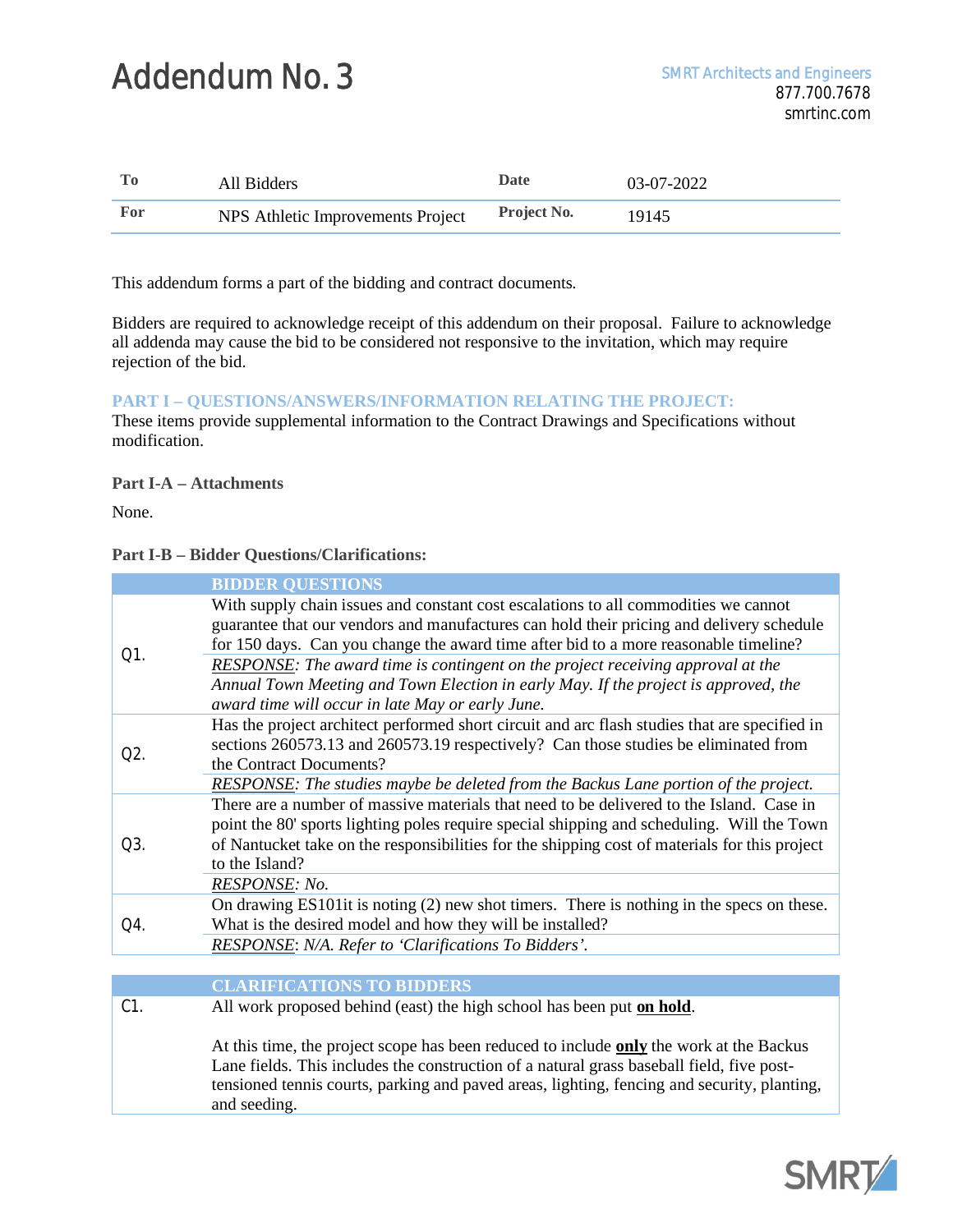# **PART II - MODIFICATIONS TO DRAWINGS AND MATERIAL SPECIFICATIONS:**

## **Part II-A – Attachments.**

The following items are attached to and are part of this Addendum. These items replace original items previously issued or are to be added to the Bidding and Construction Documents as indicated.

1. None.

#### **Part II-B – Revisions by Reference:**

The drawings and specifications are hereby revised as follows:

### **REVISIONS TO DRAWINGS**

1. The following drawings shall be deleted from the project in their entirety:

CD101; CE101; CL101; CL401; CI101; CI401; CI508; CI509; CG101; CG401; CU101; CU102; CU201; LP101; GS101; GS102; GS103; GS104; GS105; GS106; E-401; ES101; ES102.

#### **REVISIONS TO SPECIFICATIONS**

## 1. SPECIFICATION SECTION 001113 – ADVERTISEMENT FOR BIDS

Modify the first paragraph to remove references to 400-meter track construction, synthetic turf field construction, cast-in-place concrete wall construction, and water and sanitary utilities:

*The Nantucket Public Schools, through its School Committee, invites qualified bidders to submit bids to construct the Athletic Improvements Project consisting of: site preparation, erosion and sedimentation control, earthwork operations, 400-meter track construction, synthetic turf field construction, asphalt paving, concrete paving, natural grass baseball field construction, post-tensioned concrete tennis court construction, chain link fencing installation, ball safety netting installation, baseball backstop installation, cast-in-place concrete retaining wall construction, segmental block retaining wall construction, irrigation well and field irrigation, utility trenching and installation (water, sanitary, stormwater) planting, sodding, seeding, site electrical, telecommunications, and security operations/installation.*

## 2. SPECIFICATION SECTION 011000 – SUMMARY AND GENERAL REQUIREMENTS

## 1.4 WORK PHASING

B. Construction & Project Milestones:

| <b>Contract Authorization:</b> | May 15, 2022 (post Annual Town Meeting & Election) |
|--------------------------------|----------------------------------------------------|
| <b>Construction Start:</b>     | June 1, 2022                                       |
| PT Concrete for Tennis:        | October 30, 2022 (concrete completed)              |
| <b>Baseball Field Sod:</b>     | December 1, 2022 (sod installation completed)      |
| Tennis Court Surfacing:        | May 1, 2023                                        |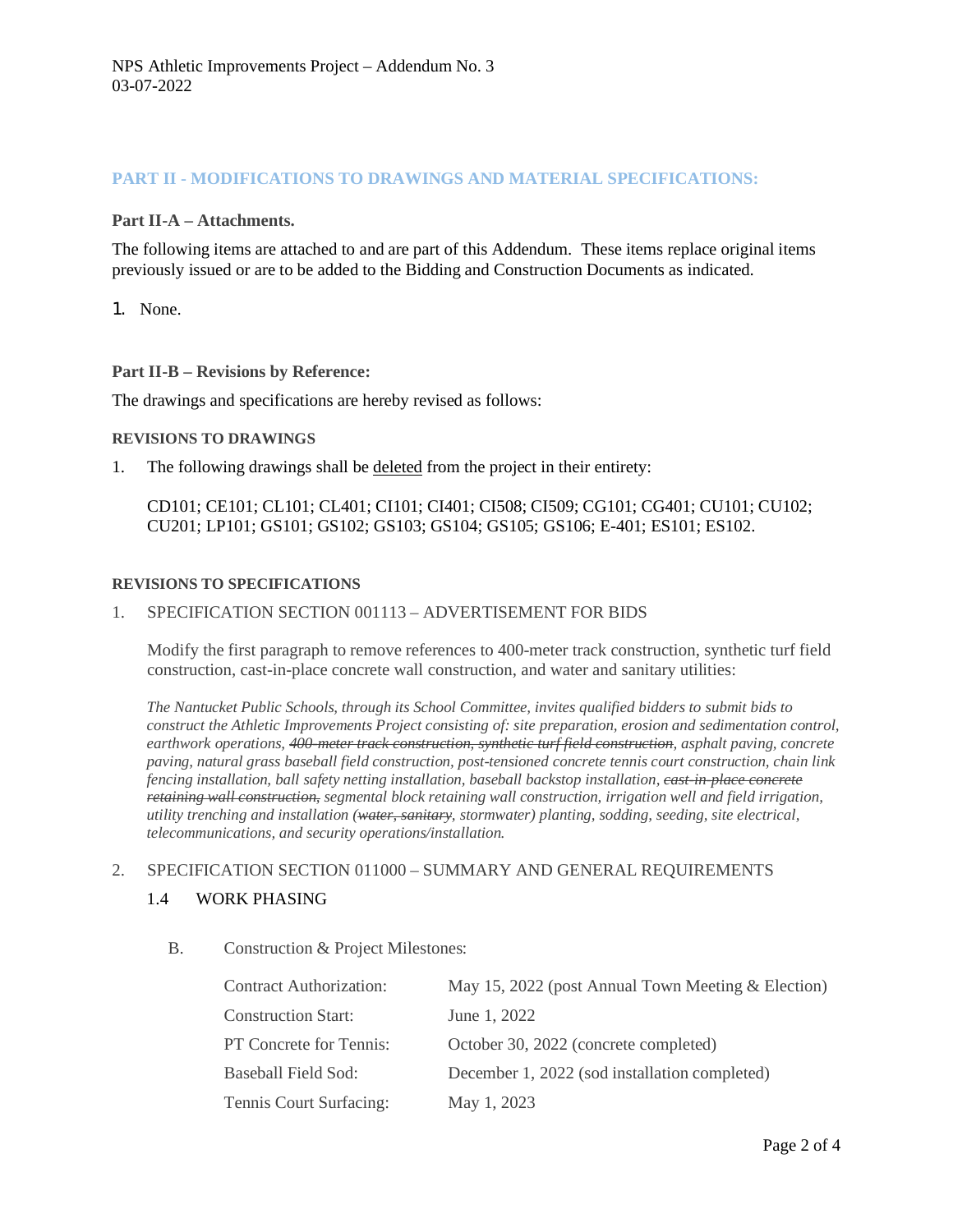Baseball Field Sod Establishment: May 1, 2023 (must be available for immediate play) Substantial Completion: May 15, 2023 Final Acceptance/Completion: June 1, 2023

- 3. SPECIFICATION DOCUMENT 004323 ALTERNATES FORM Delete in its entirety.
- 4. SPECIFICATION SECTION 055213 PIPE AND TUBE RAILINGS Delete in its entirety.
- 5. SPECIFICATION SECTION 131250 PERMANENT GRANDSTAND BLEACHERS Delete in its entirety.
- 6. SPECIFICATION SECTION 221213 FACILITY SANITARY SEWERS Delete in its entirety.
- 7. SPECIFICATION SECTION 265668 EXTERIOR ATHLETIC FIELD LIGHTING Delete in its entirety.
- 8. SPECIFICATION SECTION 321613.43 STONE CURBS Delete in its entirety.
- 9. SPECIFICATION SECTION 321813 SYNTHETIC GRASS SURFACING Delete in its entirety.
- 10. SPECIFICATION SECTION 321815 PRECAST CHANNEL DRAINAGE SYSTEM Delete in its entirety.
- 11. SPECIFICATION SECTION 321816 –OUTDOOR ATHLETIC EQUIPMENT Delete paragraphs 2.2, 2.5, 2.6, 2.19, 2.21, 2.22, 2.23 in their entirety.
- 12. SPECIFICATION SECTION 321823.39 TRACK AND FIELD SYNTHETIC SURFACE Delete in its entirety.
- 13. SPECIFICATION SECTION 321823.40 TRACK AND FIELD LINE MARKINGS Delete in its entirety.
- 14. SPECIFICATION SECTION 321823.41 TRACK AND FIELD SURVEYING Delete in its entirety.
- 15. SPECIFICATION SECTION 321823.42 TRACK AND FIELD EQUIPMENT